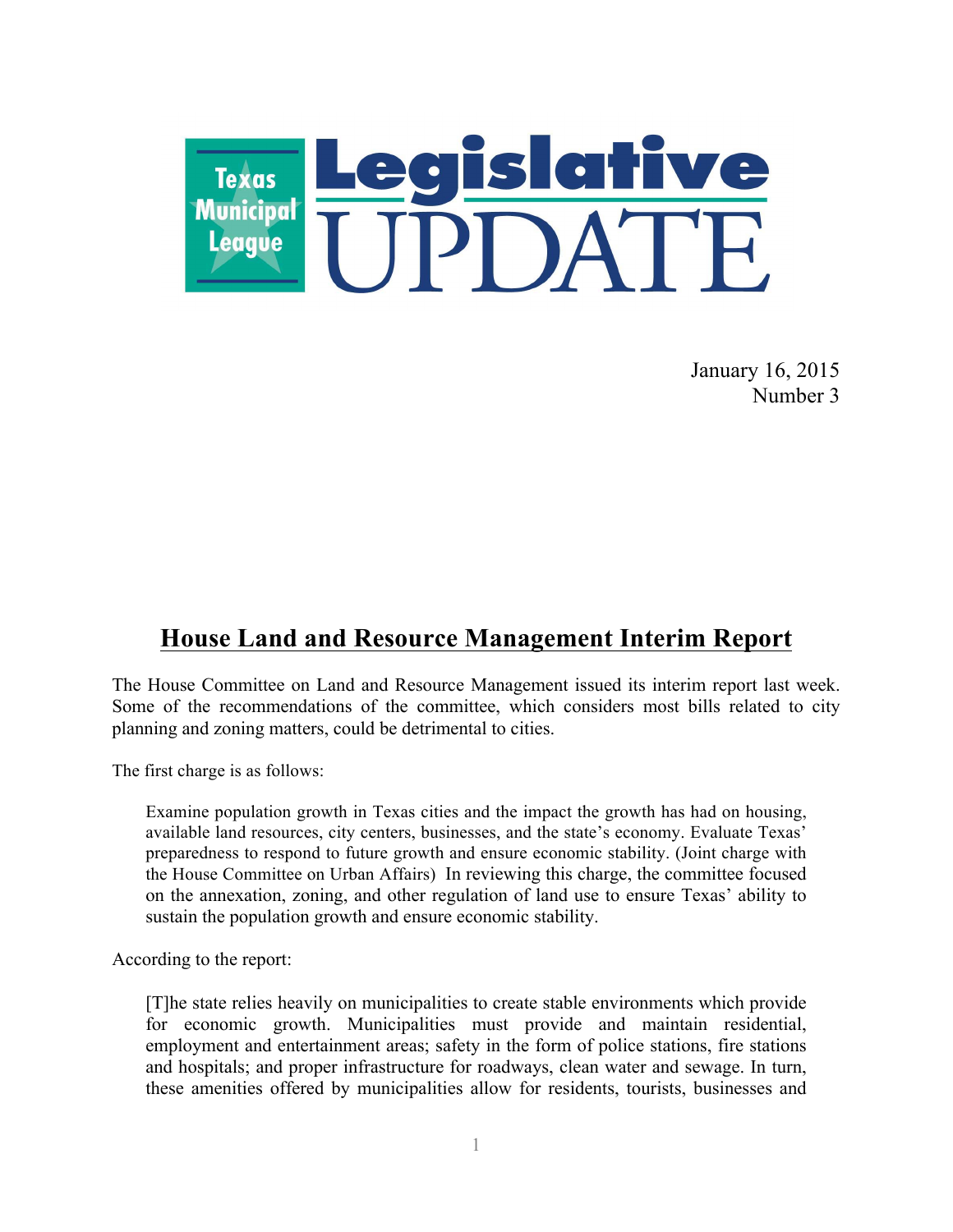industries to prosper. All the while, the state does not provide significant funding to municipalities but it does grant them the ability to create and enforce ordinances, control land development and create revenue.

Following that favorable statement, the committee made no recommendations on the charge.

The second charge is as follows:

Study current regulatory authority available to municipalities in their extraterritorial jurisdiction. Examine how citizens are involved in the zoning process, and make necessary recommendations to ensure a proper balance between development activities, municipal regulations, and the effect zoning decisions have on Texas citizens.

On this charge, the report focused on the alleged actions of a handful of cities, and concludes that "the legislature can and should re-examine the balance between public benefits and private burdens imposed by the comprehensive planning process, especially the time horizon under which such plans should apply." In addition, the report contains unfavorable conclusions about municipal annexation authority and building permit authority.

In an unusual recommendation, the report states that "the majority of the committee remains silent on recommendations due to the complaints being isolated to certain areas of the state and unintended consequences [of changes based on that]." But a section titled "other recommendations" squarely targets municipal authority with the following recommendations:

- *Zoning:* Reintroduce legislation from last session that would allow a county commissioners court to overturn a city's zoning decisions.
- *ETJ/Annexation:* This recommendation isn't entirely clear, but appears to require a vote prior to annexation, and to erode municipal authority in the extraterritorial jurisdiction (ETJ). Specifically, "a majority vote from the citizens of an ETJ area must take place to decide annexation between the ETJ and city. The area must be as wide as it is away from the current city limits, unless it is an ETJ within city limits. Prior to annexing outside the existing city limits, cities must annex areas within city limits that may not be already a part of the city." In addition, "ETJ's need to be reduced to ½ mile for all cities. Currently larger cities have a massive advantage over smaller cities that are having their growth stifled. This measure would only apply if a vote of the citizens of the "to be" annexed area is not required."
- *Building Codes: "*If a city gives a permit then chooses to revoke it at a later date, the city should be responsible for any costs experienced by the permit holder in undoing past work and complying with the new requirements."

Legislation to limit municipal authority in this area is a certainty.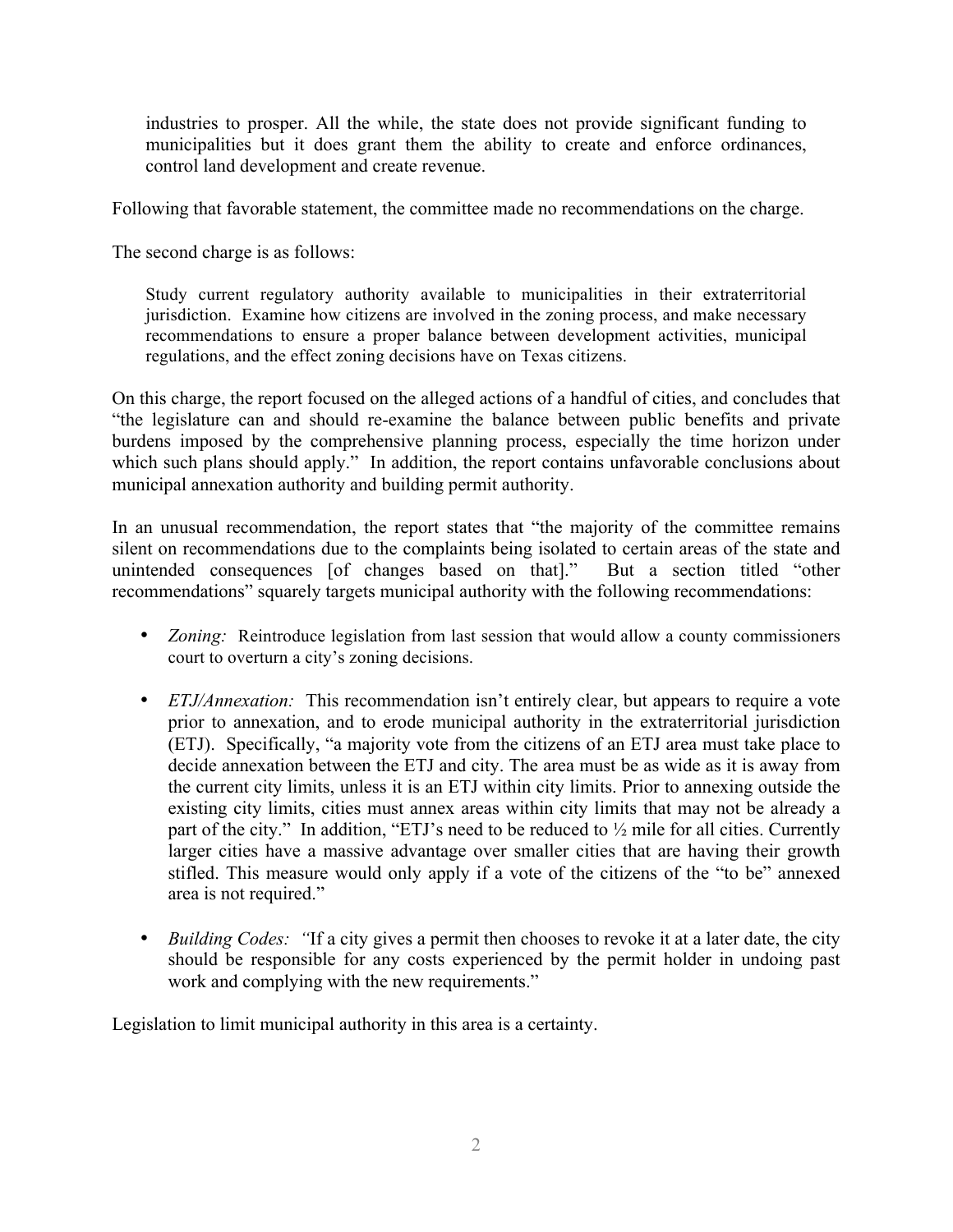# **General Law Cities: No Building Permits in the ETJ**

The Fort Worth Court of Appeals, in the case of *Bizios v. Town of Lakewood Village*, has held that a general law city does not have the authority to require building permits in its extraterritorial jurisdiction (ETJ).

The dispute centered on the construction of a home worth over \$1 million in the town's ETJ. The owner refused to seek a permit from the town, and the town asked the court to force the owner and his builder to comply. The court's refusal to uphold the town's requirement is based on relatively simple logic: the legislature has not expressly granted the authority to general law cities.

The opinion can be read to confirm the authority of a home rule city to require building permits in the ETJ, although that proposition hasn't been directly questioned. It is possible that legislation will be filed by homebuilders to eliminate that authority as well.

## **TML E-List Project: Choose Your Area of Interest**

The Texas Municipal League is once again implementing the TML E-List project by gathering email addresses from city officials (elected and appointed) who: (1) may be willing to provide testimony during the 2015 legislative session; (2) want to be kept "in the loop" on certain subject matters; and/or (3) are willing to simply provide their perspective on a particular legislative matter.

The "E-lists" are one way TML staff contacts city officials regarding harmful legislation and are an invaluable grassroots tool. In many cases, bills will be set for committee hearings with essentially no notice. When that happens, an email will go out to the appropriate E-list asking for information or action on your part. Legislators need to hear from their city officials more than from TML staff.

To participate in the E-List project, go to http://www.tml.org/genform/E-List.asp and fill out the online form. If you have any questions, please contact JJ Rocha at  $ji@tml.org$  or 512-231-7400.

# **City-Related Bills Filed This Week**

Each week, League staff summarizes in this section the city-related bills filed during the previous week. For a cumulative list of all city-related bills filed to date, click here.

### **Property Tax**

**H.B. 660 (Raymond) – Property Tax Exemption**: would provide a complete residence homestead property tax exemption for the surviving spouse of a 100 percent or totally disabled veteran who died before the law authorizing a residence homestead exemption for such a veteran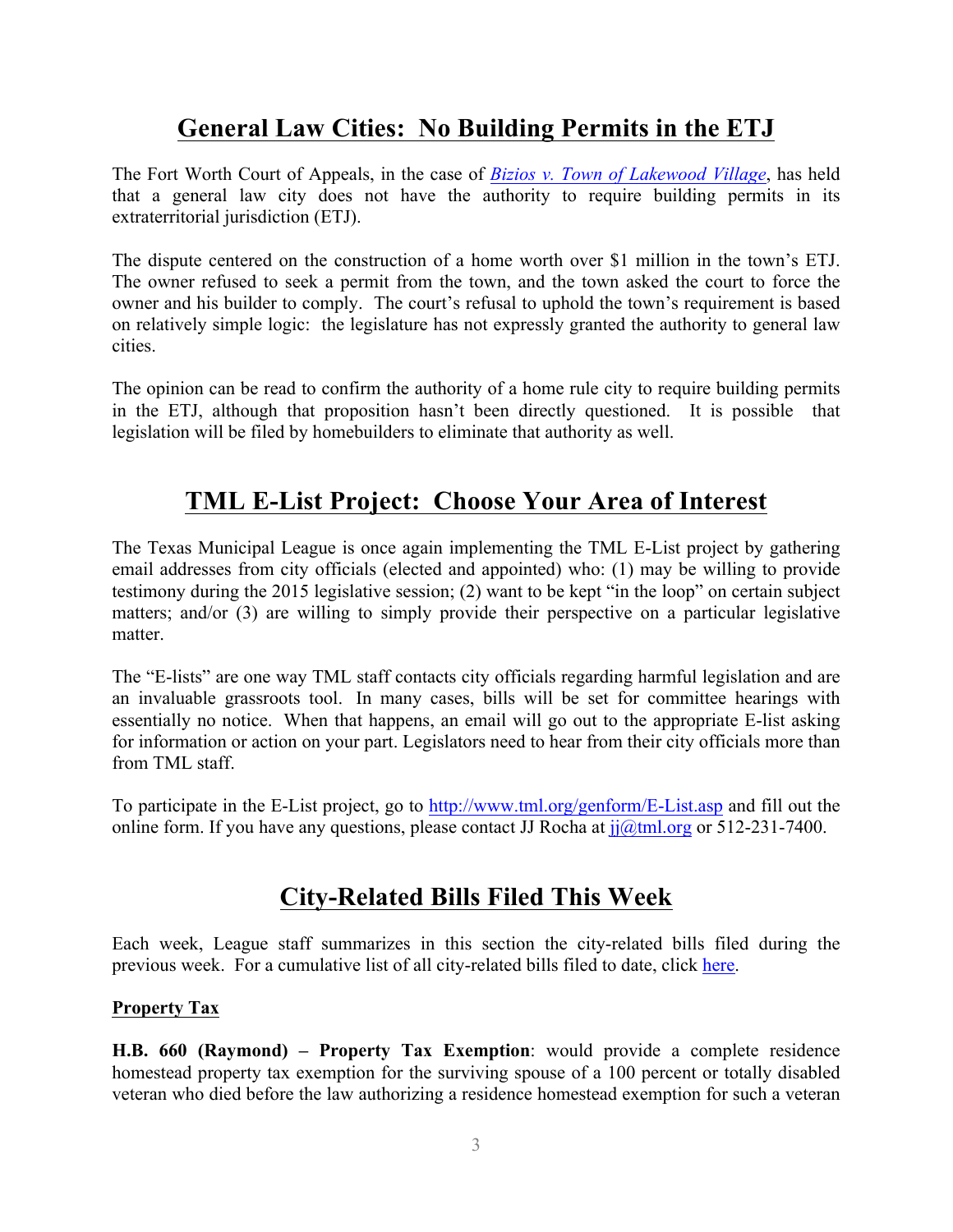took effect, but only if the surviving spouse has not remarried since the death of the disabled veteran. (See **H.J.R. 66**, below.)

**H.B. 683 (Sheets) – Property Tax Exemption**: would provide a property tax exemption for the residence homestead of a disabled veteran who receives at least 80 percent disability compensation from the United States Department of Veterans Affairs due to a service-connected disability and has a rating of at least 80 percent disabled or of individual unemployability. (See **H.J.R. 67**, below.)

**H.J.R. 66 (Raymond) – Property Tax Exemption**: would amend the Texas Constitution to permit the legislature to provide a complete residence homestead property tax exemption for the surviving spouse of a 100 percent or totally disabled veteran who died before the law authorizing a residence homestead exemption for such a veteran took effect, but only if the surviving spouse has not remarried since the death of the disabled veteran. (See **H.B. 660**, above.)

**H.J.R. 67 (Sheets) – Property Tax Exemption**: would amend the Texas Constitution to provide a property tax exemption for the residence homestead of a disabled veteran who receives at least 80 percent disability compensation from the United States Department of Veterans Affairs due to a service-connected disability and has a rating of at least 80 percent disabled or of individual unemployability. (See **H.B. 683**, above.)

**S.B. 279 (Watson) – Property Tax Exemption**: would: (1) authorize any city council to take action to adopt a flat-dollar amount residence homestead property tax exemption of at least \$5,000, unless a larger amount is specified by the council, before July  $1<sup>st</sup>$  of any given year; (2) provide that a \$5,000 residence homestead property tax exemption automatically goes into effect in any city that: (a) does not take official action to opt-out of the flat-dollar amount exemption prior to July  $1<sup>st</sup>$  of any given year; and (b) has not already adopted a percentage-based residence homestead property tax exemption under current law; (3) provide that in any city where the city council has ceased to offer a percentage-based residence homestead property tax exemption and instead adopted a flat-dollar amount property tax exemption, an individual may elect to rescind entitlement to the new flat-dollar amount exemption to continue to receive the percentage exemption that was previously available by filing written notice with the chief appraiser before July 15; (4) provide that the amount of the exemption available to an individual under (3), above, is the dollar amount of the exemption that the individual received in the last tax year the percentage-based residence homestead property tax exemption was in place; and (5) provide that an individual who makes an election to receive the amount of a previous residence homestead property tax exemption under (3), above, may rescind that election by filing written notice with the chief appraiser, but once rescinded, may not elect to reinstate entitlement to the amount of the percentage-based exemption. (See **S.J.R. 20**, below.)

**S.B. 280 (Watson) – Property Tax Appraisal**: would: (1) provide that, in a property tax protest based on unequal appraisal, the appraised value of the property in question in comparison to other properties is to be determined: (a) using comparable properties located in the same appraisal district; (b) based on the similarity of the properties with regard to specified statutory characteristics, like square footage, property age, and property condition, among other things; (c) by calculating adjustments in accordance with generally accepted appraisal standards; and (d)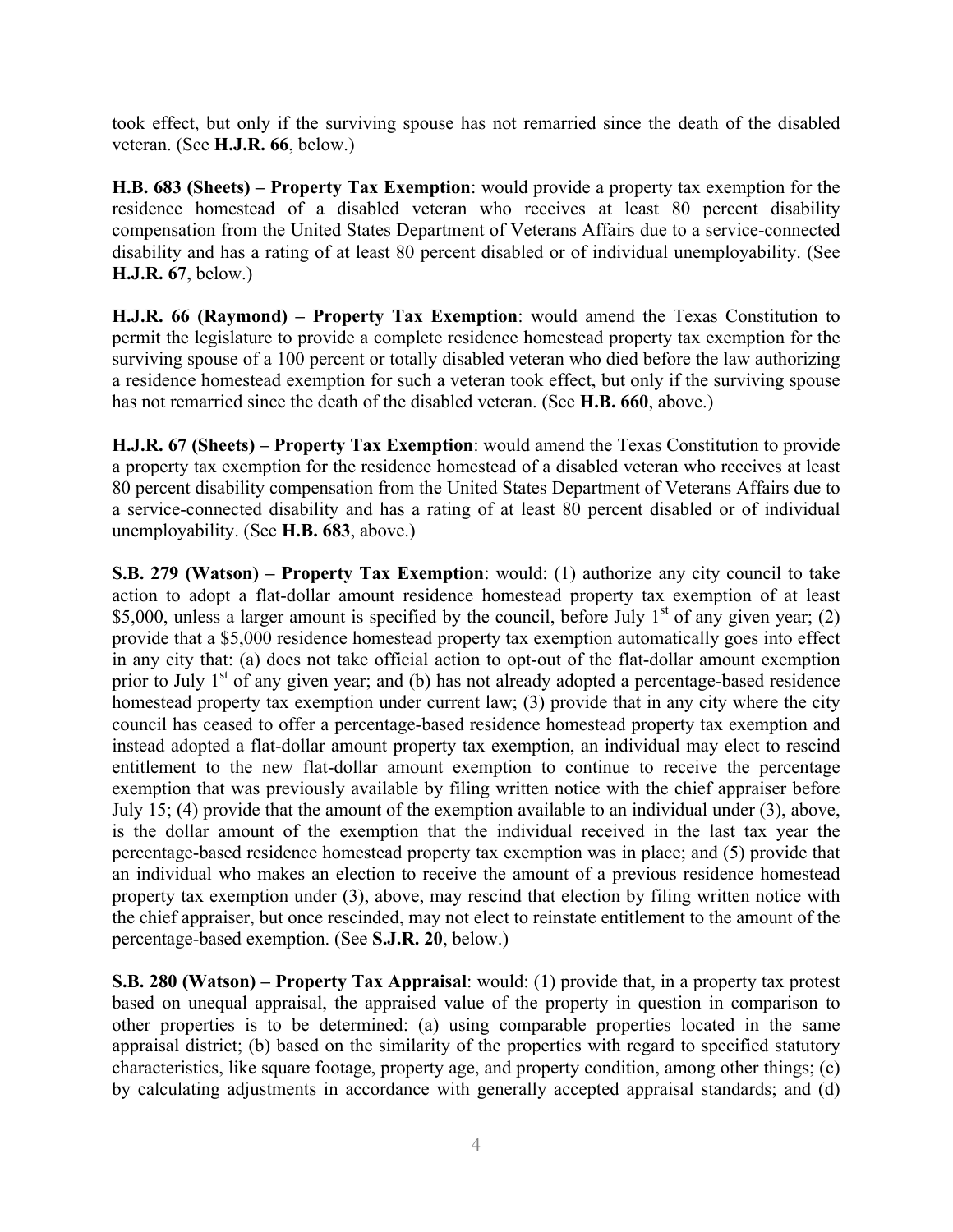based on the calculation of the appraised value of each comparable property as shown in the appraisal records submitted to the appraisal review board by the chief appraiser; and (2) require a district court to grant relief on the ground that a property is appraised unequally if the appraised value of the property exceeds by ten percent the median appraised value of a reasonable number of comparable properties in the appraisal district based on the standards in (1), above.

**S.B. 281 (Watson) – Property Tax Appraisal**: would require a property owner who submits evidence by affidavit in a property tax protest based on the determination of appraised value of a property or unequal appraisal of a property, to state in the affidavit the property owner's opinion of the appraised or market value of the property at issue and attach evidence that supports the statement.

**S.B. 282 (Watson) – Property Tax Exemption**: would exempt from property taxation property acquired by a charitable organization to provide low-income housing for up to 10 years after the organization acquires the property (current law exempts for five years after acquisition).

**S.J.R. 20 (Watson) – Property Tax Exemption**: would amend the Texas Constitution to (1) authorize any city council to take action to adopt a flat-dollar amount residence homestead property tax exemption of at least \$5,000, unless a larger amount is specified by the council, before July  $1<sup>st</sup>$  of any given year; (2) provide that a \$5,000 residence homestead property tax exemption automatically goes into effect in any city that: (a) does not take official action to optout of the flat-dollar amount exemption prior to July  $1<sup>st</sup>$  of any given year; and (b) has not already adopted a percentage-based residence homestead property tax exemption under current law; (3) provide that in any city where the city council has ceased to offer a percentage-based residence homestead property tax exemption and instead adopted a flat-dollar amount property tax exemption, an individual may elect to rescind entitlement to the new flat-dollar amount exemption to continue to receive the percentage exemption that was previously available by filing written notice with the chief appraiser before July 15; (4) provide that the amount of the exemption available to an individual under (3), above, is the dollar amount of the exemption that the individual received in the last tax year the percentage-based residence homestead property tax exemption was in place; and (5) provide that an individual who makes an election to receive the amount of a previous residence homestead property tax exemption under (3), above, may rescind that election by filing written notice with the chief appraiser, but once rescinded, may not elect to reinstate entitlement to the amount of the percentage-based exemption. (See **S.B. 279**, above.)

#### **Sales Tax**

**H.B. 633 (G. Bonnen) – Sales Tax Exemption**: would exempt various veterinary items from sales and use taxes.

**H.B. 641 (Canales) – Sales Tax**: would exempt the sale, use, or consumption of college textbooks from sales taxes during two, seven-day periods, one beginning in August and one beginning in January. (Companion bill is **S.B. 232** by **Schwertner**.)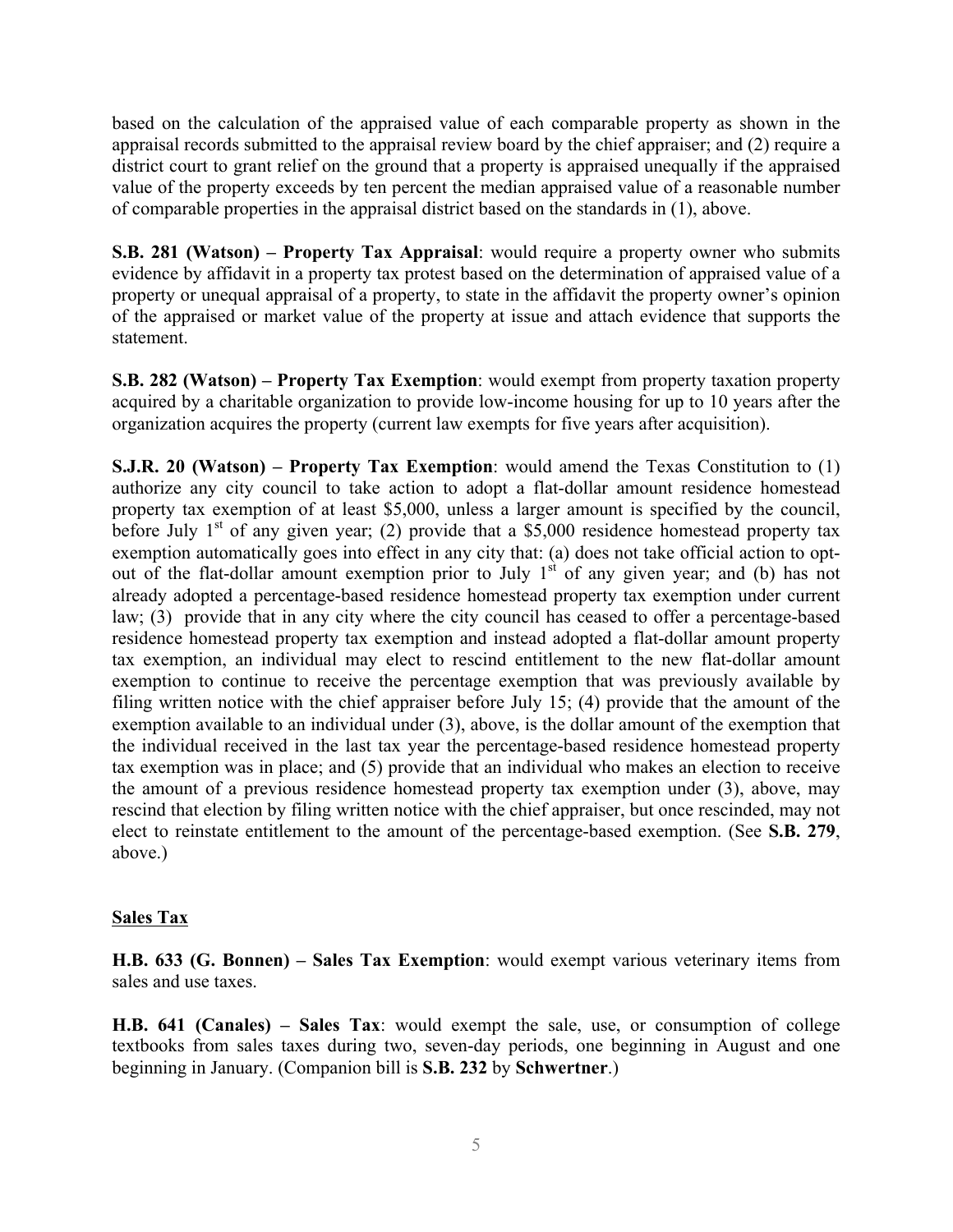#### **Purchasing**

**H.B. 689 (Walle) – Workers' Compensation Coverage**: would: (1) require construction contractors and subcontractors to provide workers' compensation insurance coverage for each of their employees; (2) require a contractor to provide certification of coverage of its and any subcontractor's employees to the governmental entity; and (3) provide that, if the contractor enters into a contract with a governmental entity for a public project, the coverage must be satisfactory to the governing body of the governmental entity.

#### **Elections**

**H.B. 622 (Lozano) – Elections**: would: (1) require a voter with the necessary documentation but whose name is not on the precinct list of registered voters to be accepted for voting if the voter registrar verifies the voter as a registered voter and the voter presents a voter registration certificate indicating that the voter is currently registered; and (2) require a voter who is not accepted to vote under (1), above, to be accepted for provisional voting if the voter executes an affidavit stating that the person is a registered voter and eligible to vote in the election.

**H.B. 675 (G. Bonnen) – Elections**: would allow a person who is occupying a voting station to use a mobile phone to access information that was downloaded, recorded, or created on the phone before the person entered the polling place.

### **Open Government**

**H.B. 685 (Sheets) – Public Information**: would provide that a public information officer complies with the requirement to promptly produce public information by referring a requestor to a publically accessible website maintained by the city if the requested information is identifiable and readily available on that website.

#### **Other Finance and Administration**

**H.B. 649 (McClendon) – State Agency Contracts**: would: (1) compel each state agency to include a provision in its contracts for goods or services requiring a party (and any subcontractor) to the contract – which could include cities – to disclose to the state agency information concerning any formula, material, method, work product, trade secret, process, or research used or considered in the performance of the contract, regardless of whether the information is confidential by law; and (2) provide that information disclosed to a state agency under (1), above: (a) is confidential and not subject to public disclosure; (b) does not waive or affect the confidentiality of the information for purposes of state or federal law; and (c) does not waive the right to except to the required disclosure of the information in the future.

**H.B. 670 (Flynn) – Application of Foreign Law**: would: (1) prohibit a ruling or decision of a court, arbitrator, or administrative adjudicator from being based on a foreign law if the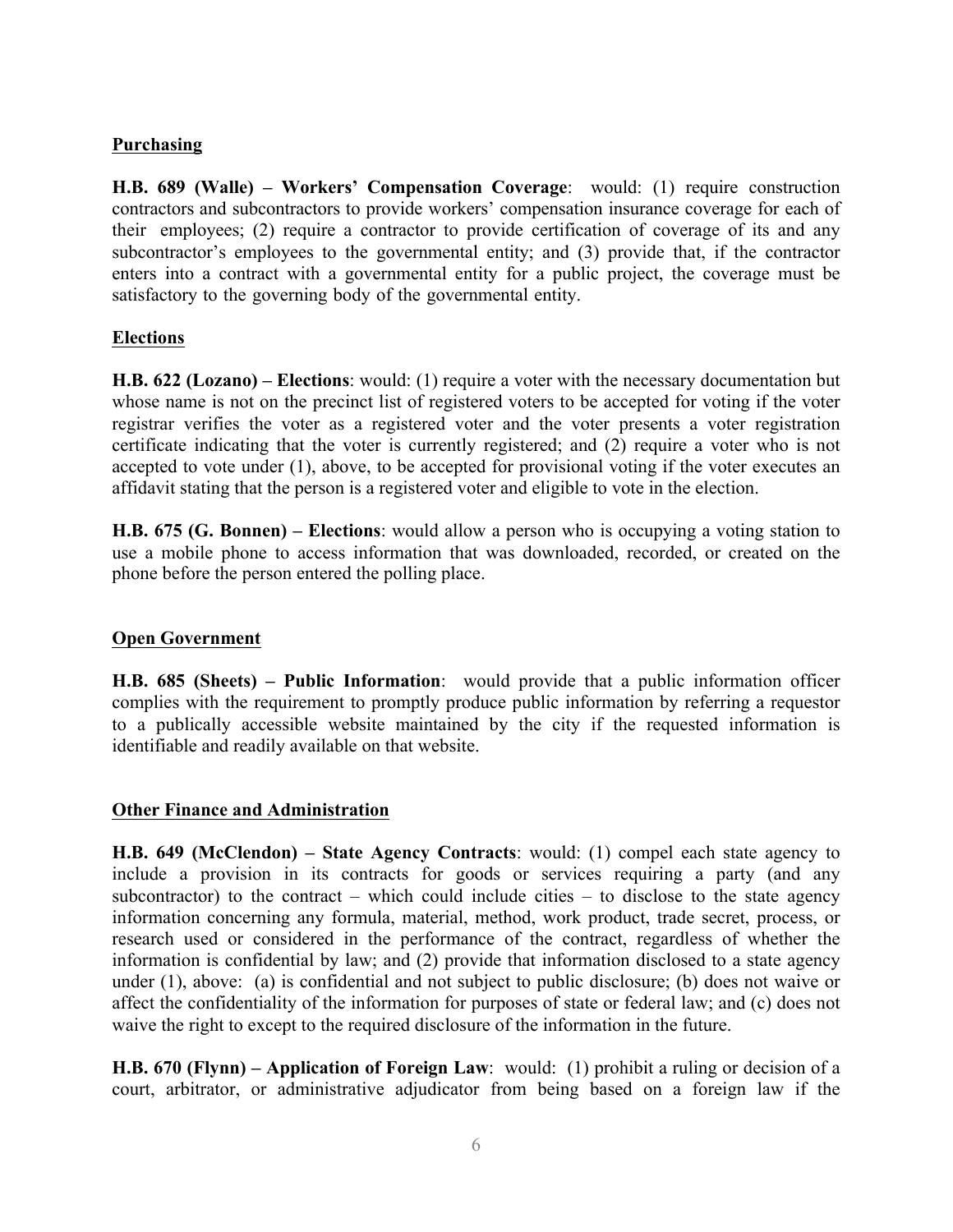application of that law would violate a right guaranteed by the United States or Texas Constitutions; (2) void a provision of a contract providing that: (a) a foreign law is to govern a dispute arising under the contract to the extent the application of that law would violate a right guaranteed by the United States or Texas Constitutions; and (b) the forum to resolve a dispute arising under the contract is located outside the states and territories of the United States if the foreign law that would apply in that forum would violate a right guaranteed by the United States or Texas Constitutions; and (3) prohibit a court from granting a motion for forum non conveniens to a Texas resident that commences an action in Texas if the foreign law that would be applied to the dispute in the new forum would violate a right guaranteed by the United States or Texas Constitutions.

**H.J.R. 65 (Riddle) – Protection of Religious Speech:** would propose a constitutional amendment that would prohibit a governmental entity, including a city, from: (1) controlling or interfering with any political speech expressed by a religious leader in a house of worship; or (2) controlling or interfering a student's voluntary expression of a religious viewpoint at a school event or graduation ceremony.

### **Municipal Courts**

**H.B. 629 (G. Bonnen) – Jurors**: would permit a challenge for cause to a potential juror who cannot read or write in English.

**H.B. 642 (Canales) – Drug Education Program**: would allow a municipal court judge to require a defendant on deferred adjudication of a class C misdemeanor to participate in a drug education program approved by the Department of State Health Services.

**S.B. 285 (West) – Failure to Attend School**: would: (1) repeal the offense of failure to attend school; (2) require a school district to refer a student who misses school 10 or more days within a six-month period or on three or more days within a four-week period to juvenile court; (3) allow a school district to file a complaint against a student's parent for the offense of parent contributing to non attendance; and (4) create a class C misdemeanor for a parent failing to attend a hearing sentencing their child in a truancy case.

### **Community and Economic Development**

**H.B. 665 (K. King) – Annexation**: would provide that a general law city may not annex an area in which 50 percent or more of the property in the area to be annexed is primarily used for a commercial or industrial purpose unless the city: (1) is otherwise authorized to annex the area; and (2) obtains the written consent of the owners of a majority of the property in the area to be annexed.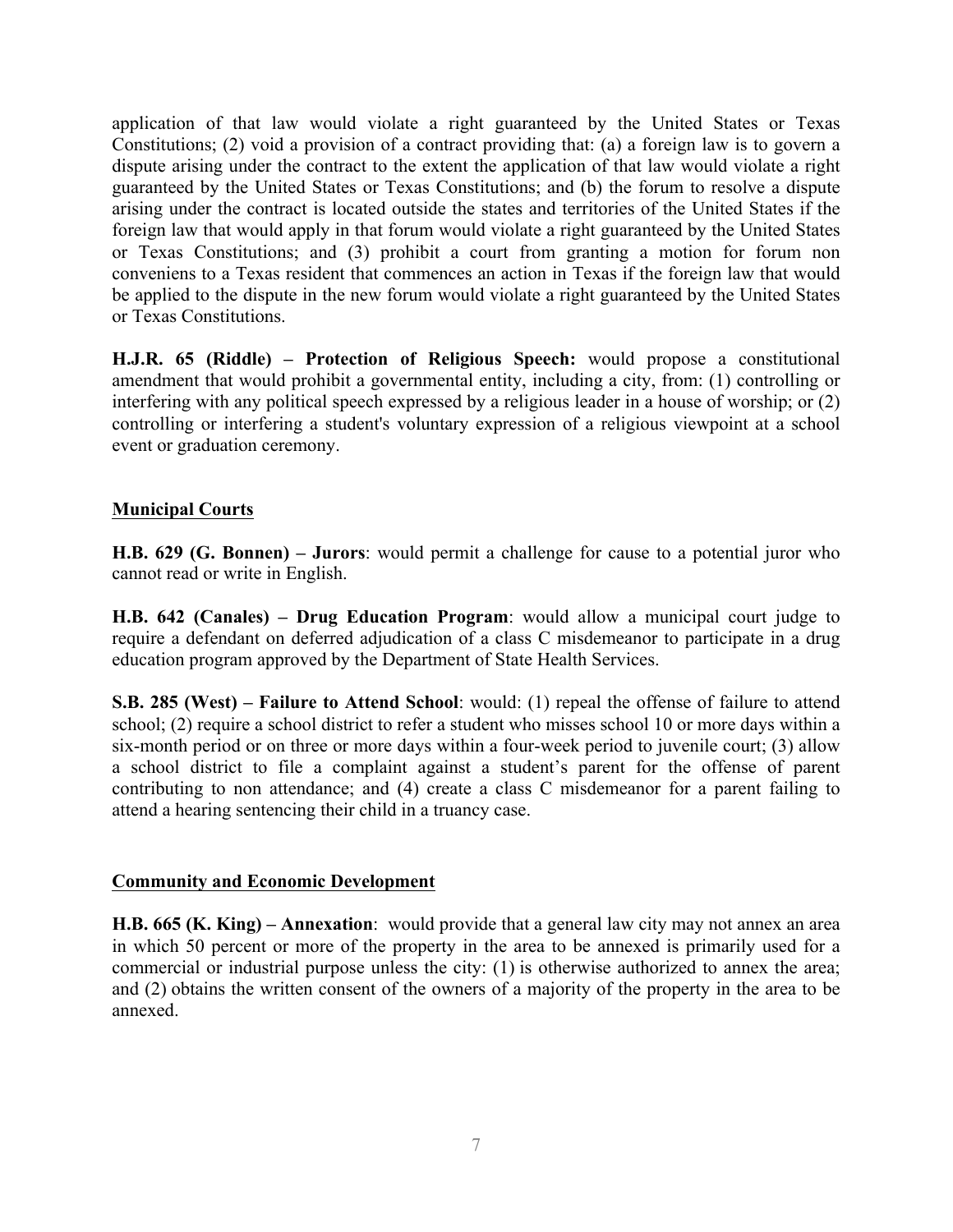## **Personnel**

**H.B. 627 (Johnson) – Employment Discrimination**: would make it an unlawful employment discrimination practice to discriminate against an individual based on the employee's sexual orientation, gender identity, or expression.

**H.B. 630 (G. Bonnen) – E-Verify:** would: (1) require a governmental entity, including a city, to enroll in e-verify for its employees; (2) require the immediate termination of an employee responsible for verifying employment information through e-verify if they fail to comply with this requirement; and (3) create a license suspension process, including for city licenses, for businesses that knowingly employ a person not lawfully present in the United States.

### **Public Safety**

**H.B. 289 (Estes) – Volunteer Fire Fighter Training:** would prohibit a state agency from requiring a license or certification for a volunteer fire fighter who is a not a full-time paid employee or on an industrial emergency response team. (Companion bill is **H.B. 237** by **Springer**.)

**H.B. 636 (Springer) – Overweight Vehicles**: would, except in certain circumstances, provide that the offense of operating a vehicle at a weight heavier than the permit allows is a misdemeanor offense punishable by a fine of not more than \$25 if the vehicle is loaded primarily with agricultural products in their natural state.

**H.B. 640 (Canales) – Identification and Proof of Licensure**: would require the Texas Department of Public Safety to conduct a study regarding the use of a digital image for identification and proof of licensure purposes.

**H.B. 646 (Collier) – E-Cigarettes:** would: (1) define "vapor products" to include an electronic cigarette or another device that uses a mechanical heating element, battery, or electronic circuit to deliver vapor or any substance use to fill or refill an electronic cigarette or similar device; (2) include vapor products, such as electronic cigarettes, in the existing state regulations that govern the sale, distribution, possession, use, and advertising of cigarettes and other tobacco products; and (3) prohibit the use of an electronic cigarette or similar device in a school, elevator, theater, library, museum, hospital, bus, plane, or train except in certain designated areas.

**H.B. 647 (Isaac) – E-Cigarettes**: would add electronic cigarettes to the list of products that are regulated by the state and that may not be sold to minors.

**H.B. 693 (Gutierrez) – Temporary Visitor's Driver's License**: would create a temporary visitor's driver's license to be issued by the Texas Department of Public Safety to anyone that: (1) has resided in the state for at least a year, (2) is ineligible to obtain a social security number, and (3) is unable to present documentation authorizing the person to be in the United States.

**S.J.R. 22 (Creighton) – Firearms**: would amend the Texas Constitution to provide that: (1) the people have the right to hunt, fish, and harvest wildlife, including by the use of traditional